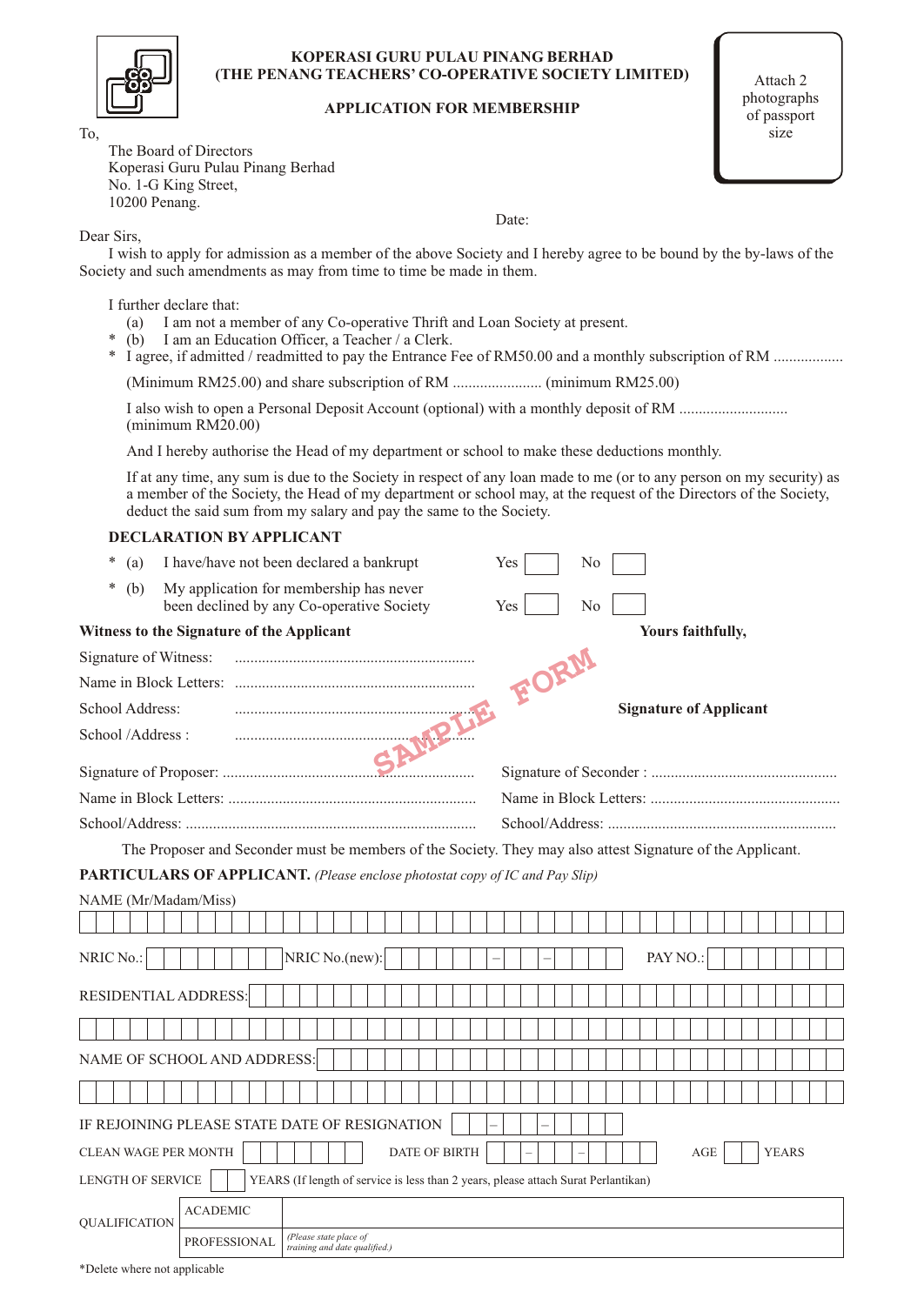# **KOPERASI GURU PULAU PINANG BERHAD (THE PENANG TEACHERS' CO-OPERATIVE SOCIETY LIMITED)**

### To: All applicants

In conjunction with the working policy of the Society, all new members are required to obtain verification from the Guru Besar / Pengetua / Pengarah to confirm their status.

Membership is open to all the teaching and clerical staff in the Education Service in the state of Penang.

### *CONFIRMATION BY GURU BESAR / PENGETUA / PENGARAH*

| Name of Applicant:                                              |  |
|-----------------------------------------------------------------|--|
|                                                                 |  |
| NRIC No.:<br>$-$<br>$-$                                         |  |
|                                                                 |  |
| *Guru Besar / Pengetua / Pengarah of Jabatan / Maktab / Sekolah |  |
|                                                                 |  |

hereby confirm that the above named applicant is an \*Education Officer / a Teacher / a Clerk in this Department.

.................................................................................. Signature / School Chop

Dated this ......................................... day of ................... 20 .........................

\* Delete whichever is not applicable.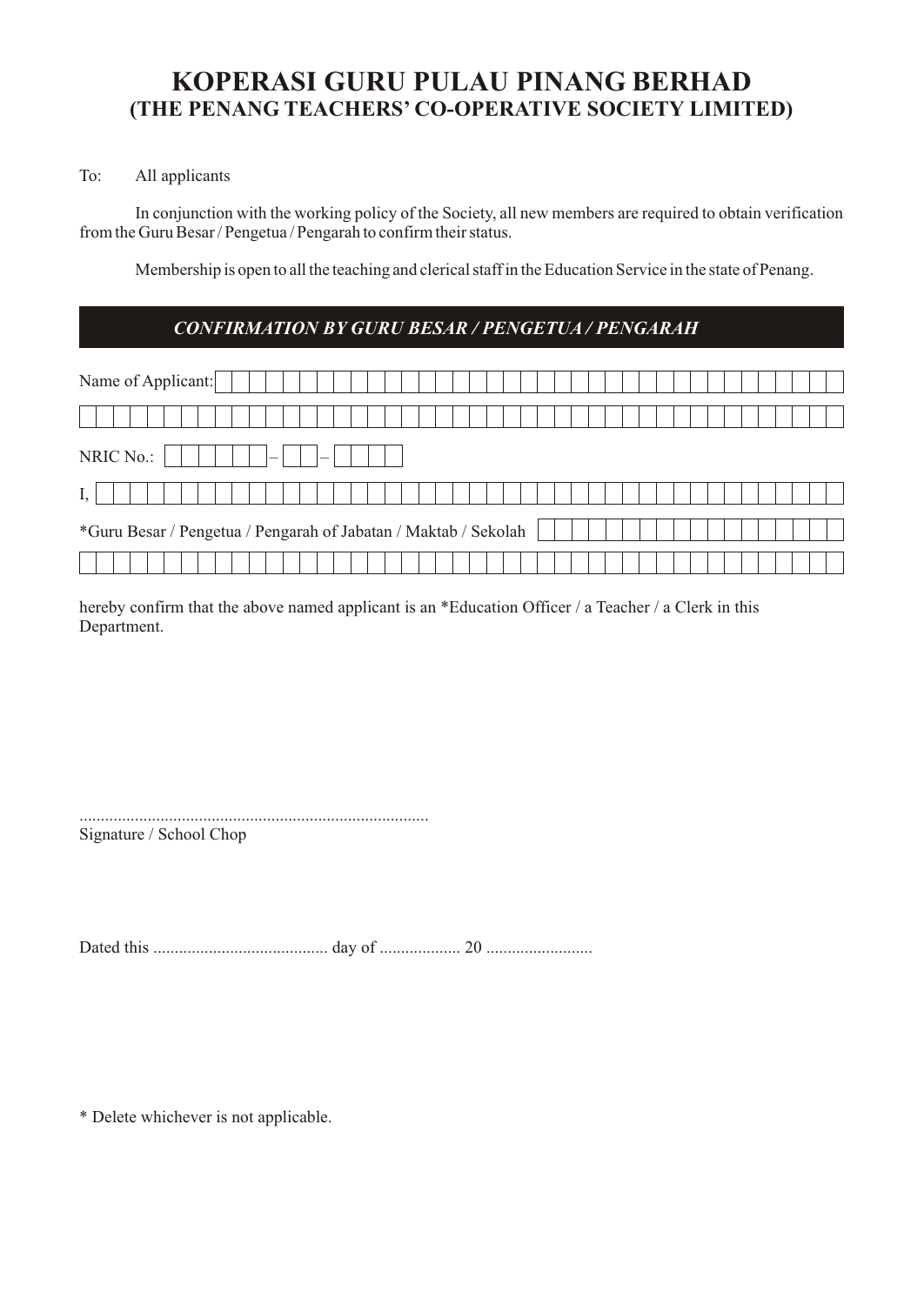# **KOPERASI GURU PULAU PINANG BERHAD (THE PENANG TEACHERS' CO-OPERATIVE SOCIETY LIMITED) MASTER TABLE MAINTENANCE**

| MEMBERSHIP NUMBER / NOMBOR KEAHLIAN                                                                   | (For Office Use Only/ Untuk Kegunaan Pejabat Sahaja)                                                                                     |
|-------------------------------------------------------------------------------------------------------|------------------------------------------------------------------------------------------------------------------------------------------|
| NAME / NAMA:                                                                                          |                                                                                                                                          |
|                                                                                                       |                                                                                                                                          |
| (For married woman, please use maiden name / Untuk ahli yang telah berkahwin, sila guna nama sendiri) |                                                                                                                                          |
| OLD I/C NO:                                                                                           | NEW I/C NO:                                                                                                                              |
| (NOMBOR K/P LAMA)                                                                                     | (NOMBOR K/P BARU)                                                                                                                        |
| HOUSE ADDRESS / ALAMAT RUMAH                                                                          |                                                                                                                                          |
|                                                                                                       | TOWN / BANDAR:                                                                                                                           |
|                                                                                                       |                                                                                                                                          |
| POST CODE:<br>(POSKOD)                                                                                |                                                                                                                                          |
| HOME TEL. NO:<br>(NO. TALIPON RUMAH)                                                                  | E-MAIL ADDRESS IF ANY / ALAMAT E-MAIL JIKA ADA                                                                                           |
| DATE OF BIRTH:<br>(TARIKH LAHIR)                                                                      |                                                                                                                                          |
| PAY NUMBER:<br>(NOMBOR GAJI)                                                                          | DATE JOINED :<br>(TARIKH MENJADI AHLI)                                                                                                   |
| OCCUPATION:<br>(PEKERJAAN)                                                                            | MONTHLY INCOME: RM<br>(GAJI BULANAN)                                                                                                     |
| Chinese/Cina<br>RACE / BANGSA :<br>Malay / Melayu                                                     |                                                                                                                                          |
| Indian / India<br>Others / Lain-lain                                                                  | MARITAL STATUS / TARAF PERKAHWINAN :                                                                                                     |
|                                                                                                       | SINGLE / BUJANG                                                                                                                          |
| GENDER / JANTINA:<br>Female/Perempuan<br>Male / Lelaki                                                | MARRIED / BERKAHWIN                                                                                                                      |
| Southern Bank Bhd.<br>BANK:                                                                           |                                                                                                                                          |
| Public Bank Bhd.                                                                                      | ACCOUNT NO:                                                                                                                              |
| <b>Bumiputra Commerce</b>                                                                             | (NOMBOR AKAUN)<br>(Please state the number correctly as we shall not be responsible for                                                  |
| Maybank                                                                                               | crediting your dividend into the wrong account)                                                                                          |
| Am Bank                                                                                               | (Sila nyatakan nombor akaun yang betul. Pihak Koperasi tidak akan<br>bertanggungjawab jika dividen dikreditkan kepada akaun yang salah). |